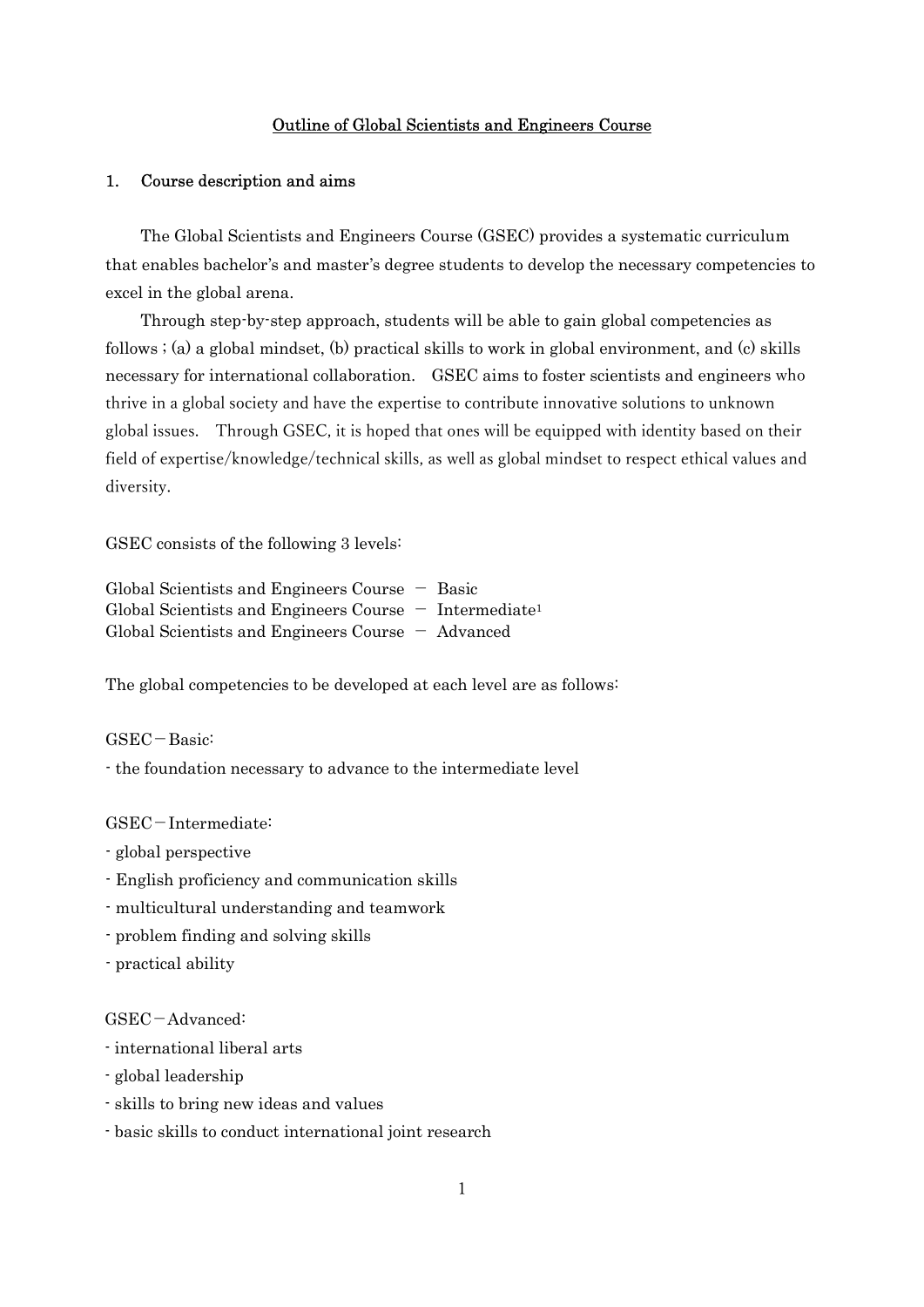GSEC acknowledges the development of international experience as one of Tokyo Tech's key goals in education. After fulfilling the requirements to complete the intermediate level, students will be recognized that s/he has gained international experience and thus gained following skills/mindset:

- broadened perspectives
- an appreciation of diversity and collaboration with people from other countries
- improved communication skills in foreign languages

## 2. Eligibility

Tokyo Tech students in a bachelor's, master's, or professional master's degree program.

## 3. Course information

Refer to the attached lists of completion requirements for course information such as titles, credits, quarters in which courses are offered, etc. The lists are also available at the following links:

http://www.ghrd.titech.ac.jp/w/common/pdf/gsec\_requirement\_list.pdf (GSEC-Basic and Intermediate, in Japanese only) http://www.ghrd.titech.ac.jp/advanced/common/pdf/requirements\_A.pdf (GSEC-Advanced)

### 4. Entry requirements and registration procedures

 $GSEC-Basic and Intermediate:$ 

Eligible applicants include

(a) Bachelor's degree students

(b) Master's and professional master's degree students who have not yet fulfilled the criteria for  $GSEC - Advanced$ .

Registration to enroll in GSEC must be completed through the Web System for Students and Faculty during the specified registration period in the first and third quarters..Enrollment in either  $GSEC - Basic$  or  $GSEC - Intermediate will be determined based on the requirements the$ applicant has met, including acquired course credits and English proficiency at the time of their application. After fulfilling the completion requirements for  $GSEC - Basic$ , they are allowed to advance to the intermediate level automatically.

## GSEC-Advanced:

The applicant must be a master's degree or professional master's degree student as well as one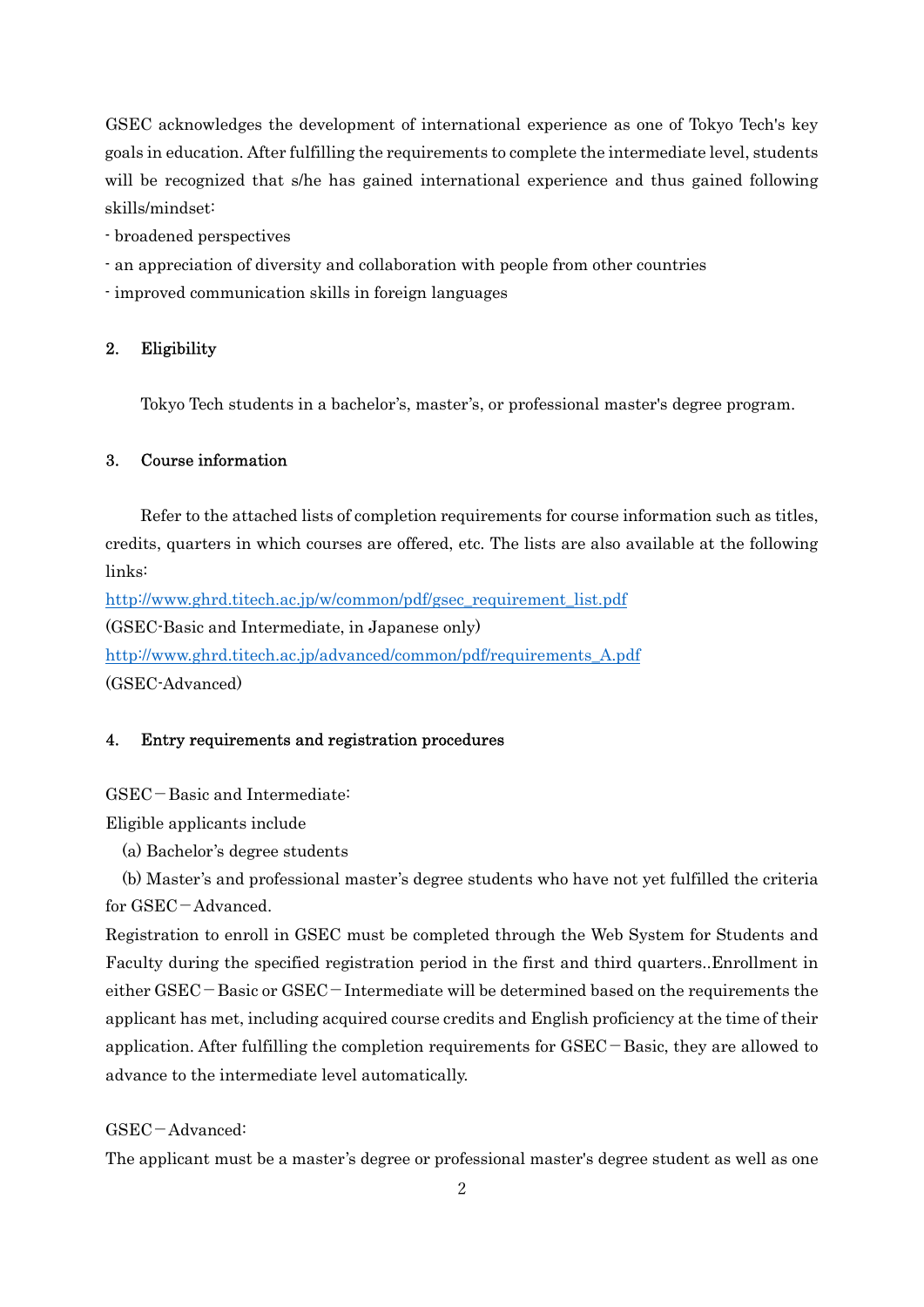#### of the following:

(a) A graduate of Tokyo Tech who successfully completed the previous GSEC (before March2017) or current  $GSEC-Intermediate.$ 

A photocopy of the Certificate of Completion must be submitted with the application.

(b) A graduate of another university who has acquired basic global competencies and fulfilled the minimum test score or level requirements of one of the following: TOEFL iBT, 80 points TOEFL ITP, 550 points TOEIC, 750 points IELTS, 6.0 points EIKEN Grade Pre-1

 The Application Form, including the academic supervisor's signature of consent, must be submitted to the Support Office for the Promotion of Global Human Resource Development. A photocopy of the Official Score Report of one of the above-mentioned tests must also be submitted, along with one of the following:

- documentation (certificates, etc.) proving that the applicant has the same level of global competencies as those who have completed GSEC - Intermediate

- an essay describing how the applicant possesses the global competencies necessary to enroll in GSEC-Advanced

Applicants will be screened accordingly.

## 5. Completion requirements

In order to complete each level of GSEC, students must obtain credits in the designated courses and satisfy the conditions as specified below. Credits attained in the standard curriculum can be used towards completion requirements. Students must carefully plan their course registration and note that GSEC-related courses have restrictions on the number of students to be accepted in the courses.

#### $5-1.$  GSEC  $-$  Basic

Students must attain at least 9 credits from among the courses on the completion requirements list, and the minimum score of one of the following to prove English proficiency:

 TOEFL iBT, 72 points TOEFL ITP, 533 points

TOEIC, 680 points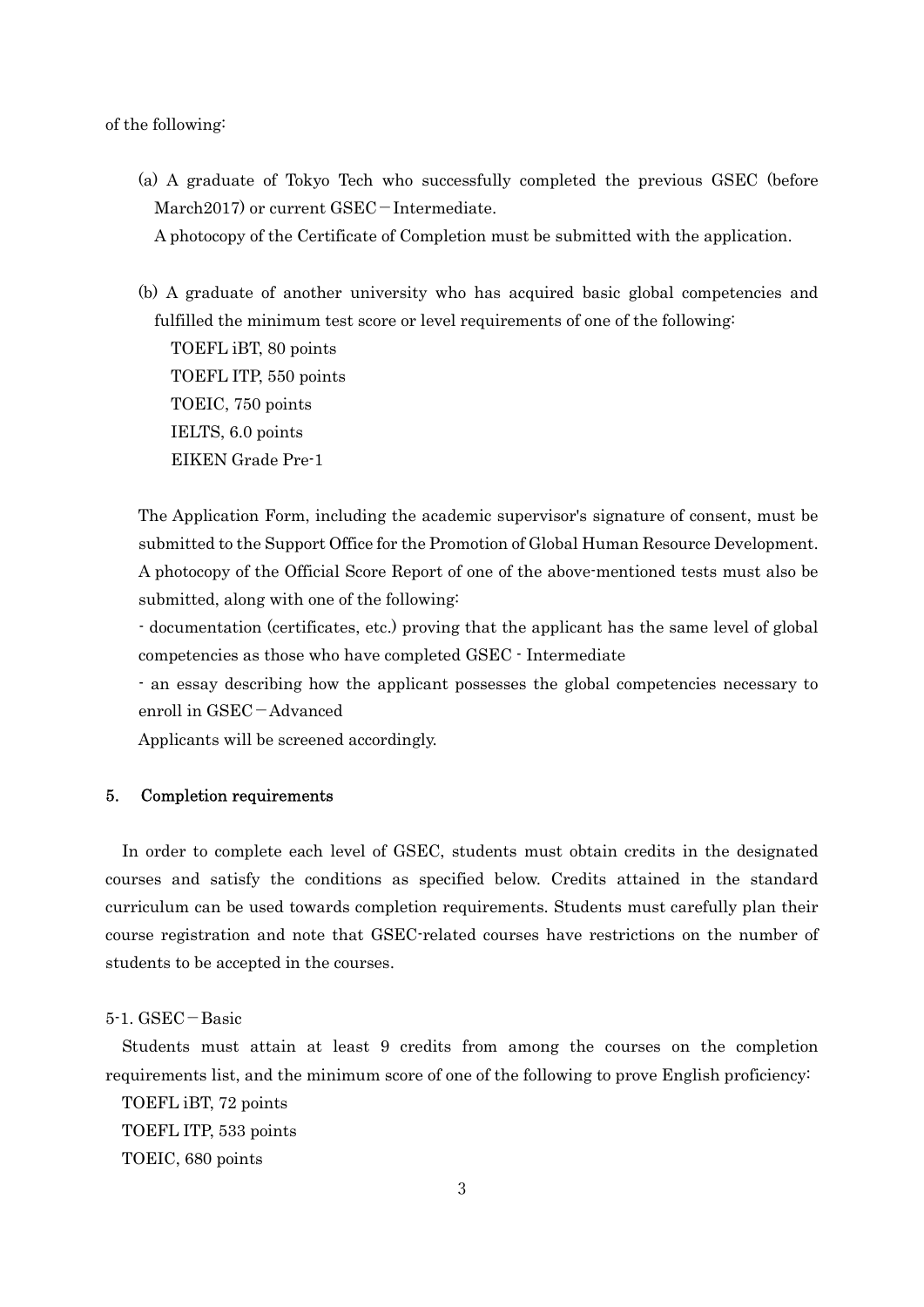#### $5-2.$  GSEC – Intermediate

Students must attain at least 15 credits (including 9 required to complete the basic level) from the courses on the completion requirements list, and the minimum test score or level of one of the following to prove the English proficiency:

 TOEFL iBT, 80 points TOEFL ITP, 550 points TOEIC, 750 points IELTS 6.0 points EIKEN Grade Pre-1

## 5-3. GSEC-Advanced

Students must attain 4 credits (not including those required to complete the basic and intermediate levels) from among the courses on the completion requirements list, and study abroad for at least 8 consecutive weeks (minimum 40 study days). If the duration is less than 8 weeks, students must fulfill either (a) or (b) of the following:

(a) Study abroad for at least 6 consecutive weeks (minimum 30 study days) and meet one of the following conditions:

(i) Acquire one credit among the courses designated as equivalent to study abroad experience (marked with circles under the category of "Course equivalent to study abroad experience" in the completion requirements list)

(ii) Study abroad for at least 2 consecutive weeks (separate from the above 6-week trip) (iii) Make present at an international conference

(b) Study abroad for at least 4 consecutive weeks (minimum 20 study days) and meet one of the following conditions:

(i) Acquire two credits from among the courses designated as equivalent to study abroad experience

(ii) Acquire one credit from among the courses designated as equivalent to study abroad experience, and study abroad for at least 2 consecutive weeks (separate from the above 4-week trip) or make presentation at an international conference

(iii) Study abroad for at least 4 consecutive weeks (separate from the above 4-week trip)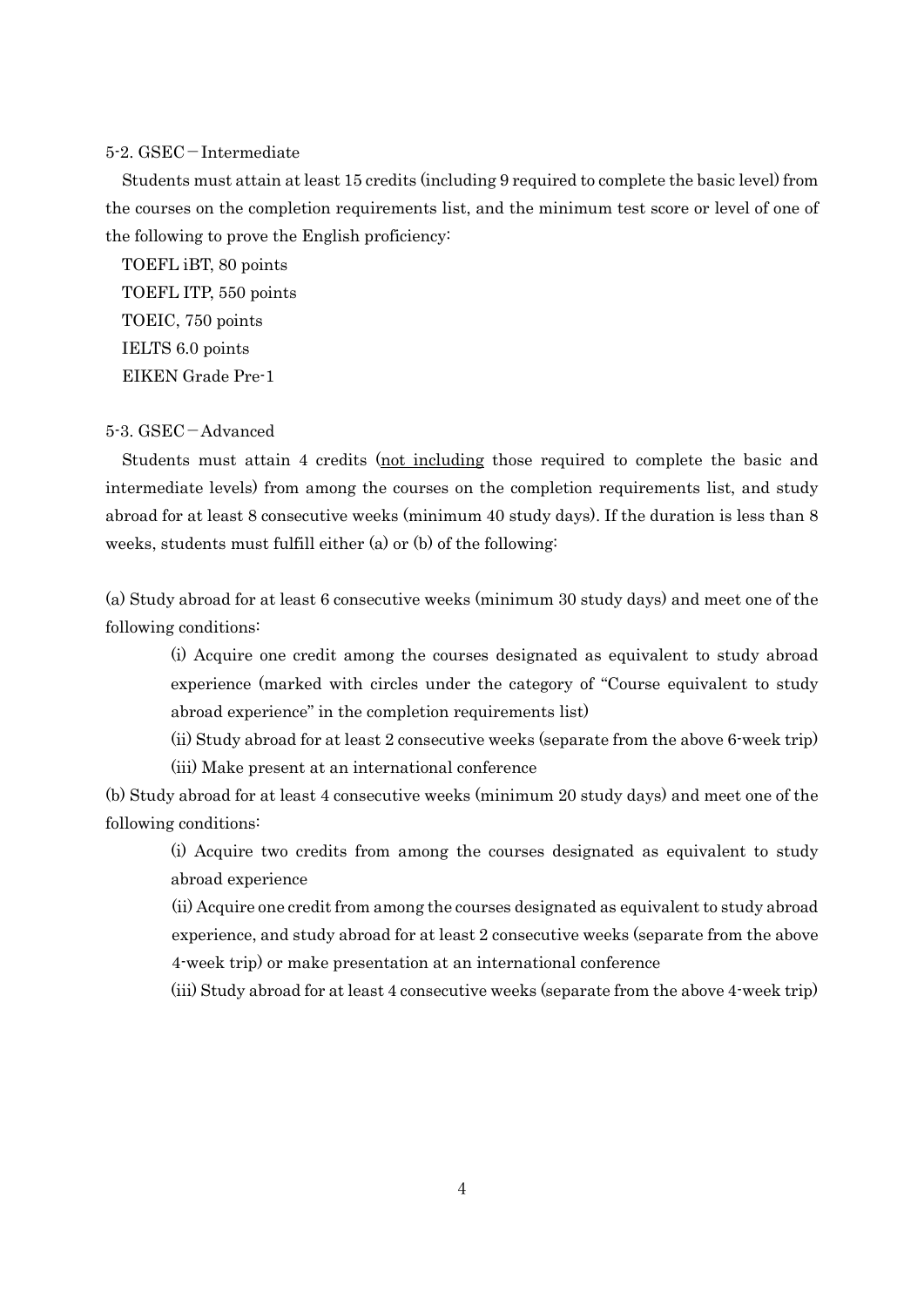#### Completion Requirements for GSEC-Advance



\*marked with circles in English Language Courses+

#### Recognition of study abroad experience

Students must be recognized to possess international experience necessary to acquire  $GSEC -$ Advanced skills. Their study abroad experiences must satisfy requirements for course completion. To receive this recognition, student must submit a request with academic transcripts (including the number of credits) obtained from the study abroad program2 to the Support Office for the Promotion of Global Human Resource Development within one month upon return.

Those who studied abroad for less than 8 consecutive weeks must attain academic transcripts including the number of credits, and additional course credits from one of the following:

(a) Global Awareness and Other Breadth Courses<sup>3</sup> or graduate major courses

(b) foreign language courses<sup>4</sup>

(c) an overseas university from another study abroad program

For questions regarding completion requirements or study abroad planning, contact the Support Office for the Promotion of Global Human Resource Development.

Students should input necessary information about study abroad experiences to learning portfolios before leaving Japan.

#### Approval of presentations at international conferences

In order for the student to have recognition of presentation at international conference as part